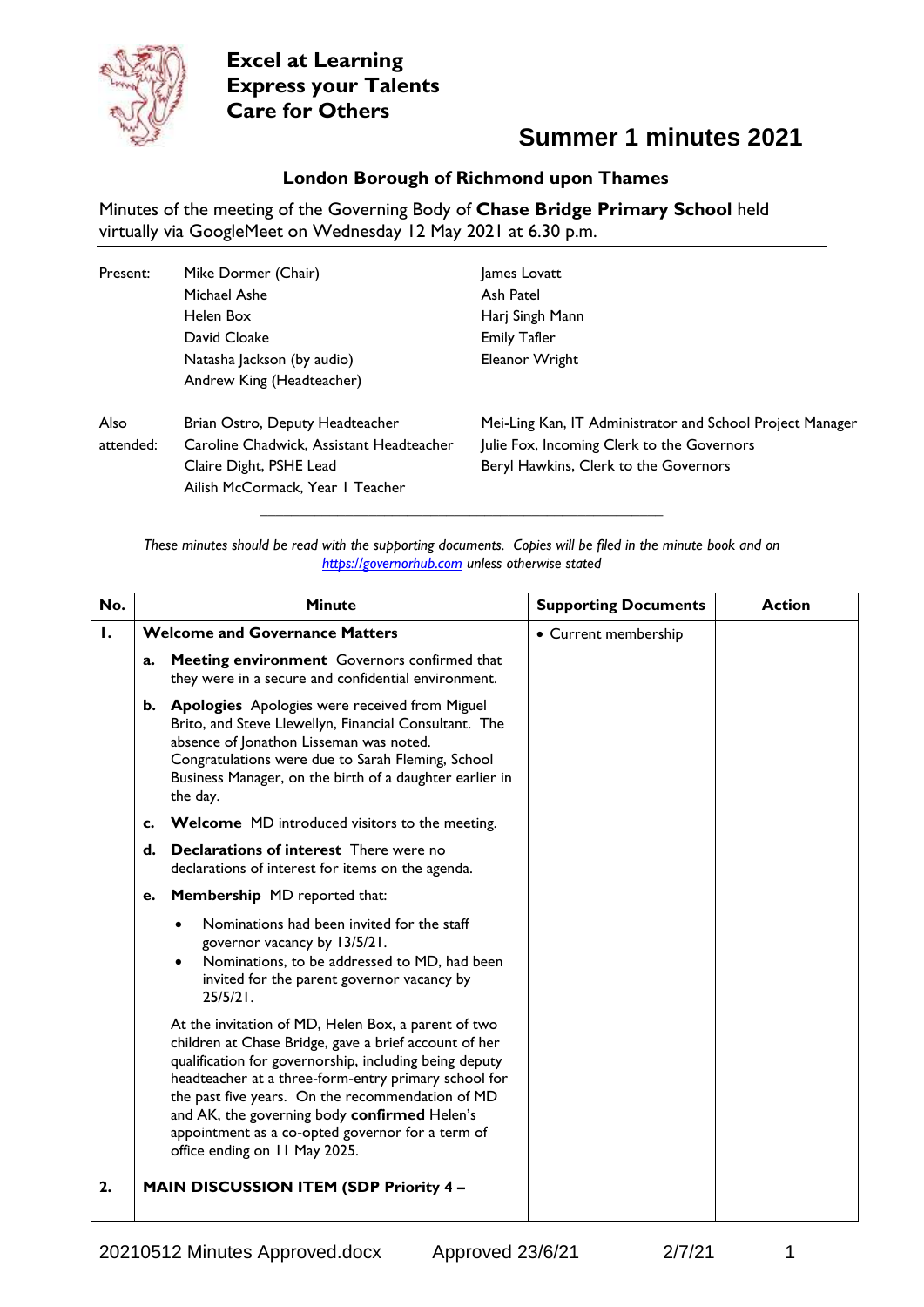

| No. | Minute                                                                                                                                                                                                                                                                                                                                                                                                                                                                         | <b>Supporting Documents</b>                                                               | <b>Action</b> |
|-----|--------------------------------------------------------------------------------------------------------------------------------------------------------------------------------------------------------------------------------------------------------------------------------------------------------------------------------------------------------------------------------------------------------------------------------------------------------------------------------|-------------------------------------------------------------------------------------------|---------------|
|     | <b>Curriculum Development and Diversity)</b><br>AK introduced the item – which focussed on how the<br>curriculum priority was being taken forward; diversity and                                                                                                                                                                                                                                                                                                               | • Chase Bridge Road map<br>to recovery and re-                                            |               |
|     | representation in the curriculum; and PSHE (Personal,<br>Social and Health Education)/RSE (Relationships and Sex<br>Education), its content and timescale for implementation.                                                                                                                                                                                                                                                                                                  | opening<br>• INSET day - April 2021<br>• Link to RSE video -<br>https://drive.google.com/ |               |
|     | Caroline Chadwick gave an overview of how, after a slow<br>start to the year because of the pandemic, the INSET day<br>at the start of the summer term had focussed on gaining a<br>collective understanding of what the school wished to<br>achieve for pupils in terms of the curriculum by the time<br>they left Year 6. Caroline welcomed the opportunity for<br>governors and Julie Fox to meet staff, and stated that it was<br>important for the school to now move on. | drive/u/0/search?g=RSE                                                                    |               |
|     | Claire Dight and Ailish McCormack gave a presentation on<br>the new RSE requirements, including engaging parents,<br>short and longer term aims, talking to staff, and INSET.<br>Staff answered governors' questions.                                                                                                                                                                                                                                                          |                                                                                           |               |
|     | Q: How much will the Chase Bridge RSE<br>curriculum need to change?                                                                                                                                                                                                                                                                                                                                                                                                            |                                                                                           |               |
|     | A: We have always taught PSHE. The statutory<br>requirement to teach Relationships Education is new. We<br>have covered this in PSHE. The new guidance is a welcome<br>update on what was provided over 20 years ago.                                                                                                                                                                                                                                                          |                                                                                           |               |
|     | Q: You mentioned pressure groups. Do you see<br>these as contentious?                                                                                                                                                                                                                                                                                                                                                                                                          |                                                                                           |               |
|     | A: When the RSE curriculum was reviewed a few years ago<br>we received a few letters, largely from a consortium of<br>religious groups, representing different faith groups.                                                                                                                                                                                                                                                                                                   |                                                                                           |               |
|     | It was noted that:                                                                                                                                                                                                                                                                                                                                                                                                                                                             |                                                                                           |               |
|     | There was a link between RSE and safeguarding as it<br>relates to keeping children safe.<br>Parents were not able to withdraw their children from<br>Relationships Education as it was included as part of<br>the science curriculum.                                                                                                                                                                                                                                          |                                                                                           |               |
|     | Q: How do you assess teachers' subject knowledge<br>of the PSHE curriculum?                                                                                                                                                                                                                                                                                                                                                                                                    |                                                                                           |               |
|     | A: This is a challenge that we are prioritising in all subject<br>areas. AK stated that there were enormous expectations<br>on staff in terms of subject knowledge. It is important that<br>teachers understand about 'progression' of content and<br>learning in subjects, which will help with greater levels of<br>pupil achievement.                                                                                                                                       |                                                                                           |               |
|     | The governing body complimented staff on the video<br>produced for parents and their plans for supporting<br>teachers and thanked them for their presentation.                                                                                                                                                                                                                                                                                                                 |                                                                                           |               |
|     |                                                                                                                                                                                                                                                                                                                                                                                                                                                                                |                                                                                           |               |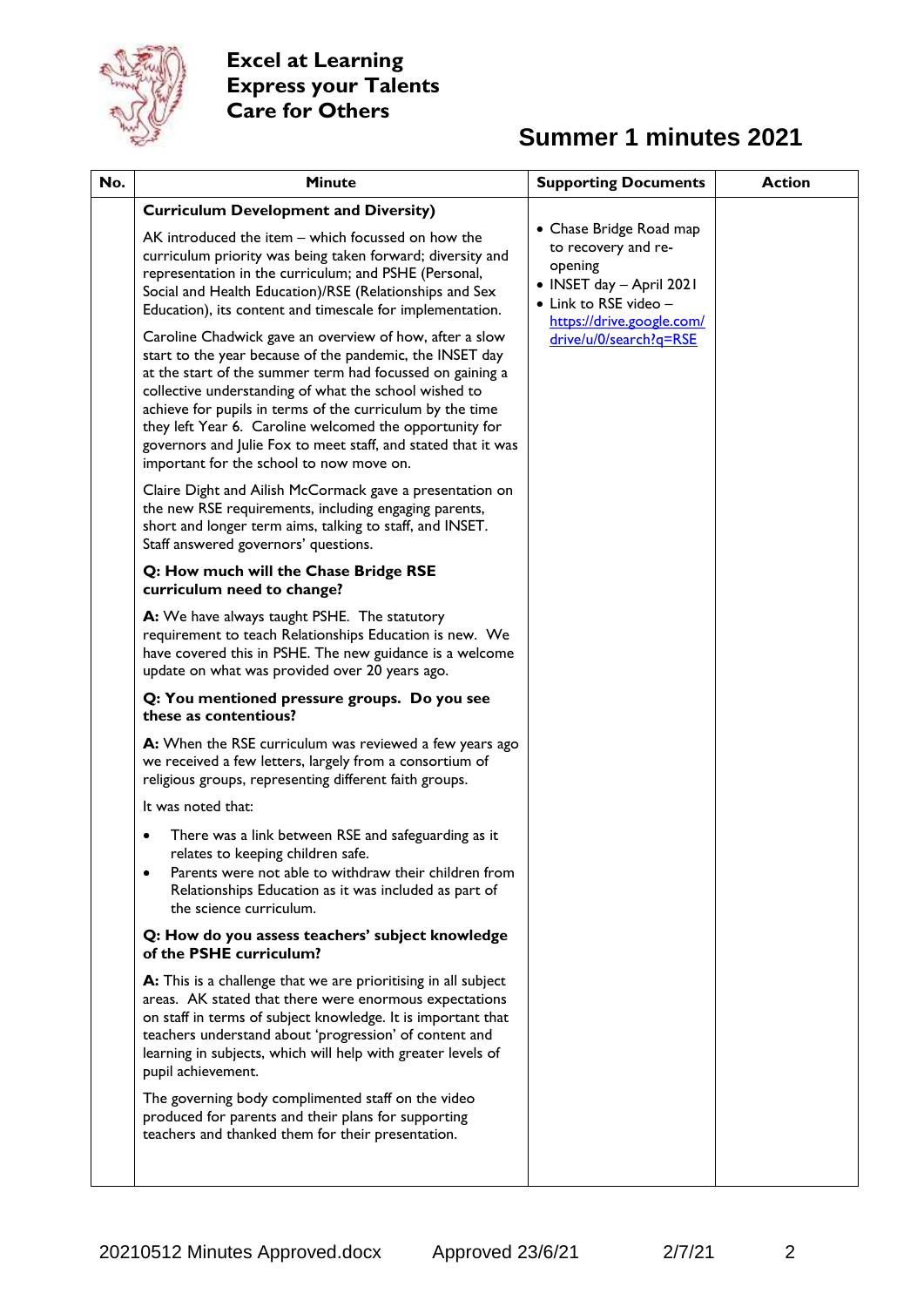

| No. | <b>Minute</b>                                                                                                                                                                                                                                                                                                                                                                                                                                                                                                                                                                                                                                                                                                                                                                                                                                                                                                                                                                                                                                                                                                                                                                                                                                                                                                                                                                                                                                                                                                                | <b>Supporting Documents</b>                                                                                                                                                                                                           | <b>Action</b>                          |
|-----|------------------------------------------------------------------------------------------------------------------------------------------------------------------------------------------------------------------------------------------------------------------------------------------------------------------------------------------------------------------------------------------------------------------------------------------------------------------------------------------------------------------------------------------------------------------------------------------------------------------------------------------------------------------------------------------------------------------------------------------------------------------------------------------------------------------------------------------------------------------------------------------------------------------------------------------------------------------------------------------------------------------------------------------------------------------------------------------------------------------------------------------------------------------------------------------------------------------------------------------------------------------------------------------------------------------------------------------------------------------------------------------------------------------------------------------------------------------------------------------------------------------------------|---------------------------------------------------------------------------------------------------------------------------------------------------------------------------------------------------------------------------------------|----------------------------------------|
|     | Caroline Chadwick, Claire Dight and Ailish McCormack left the meeting at this point.                                                                                                                                                                                                                                                                                                                                                                                                                                                                                                                                                                                                                                                                                                                                                                                                                                                                                                                                                                                                                                                                                                                                                                                                                                                                                                                                                                                                                                         |                                                                                                                                                                                                                                       |                                        |
| 3.  | <b>Finance</b><br>Income and Expenditure Update AP presented<br>a.<br>the finance report. It was noted that:<br>Final revenue balances were considerably better<br>than earlier forecasts.<br>Payroll assumptions might need to be adjusted in<br>years 2 and 3, but assumptions on increased<br>income and nursery numbers were realistic.<br>The school hoped to complete teachers'<br>performance management reviews by the end of<br>July.<br>The draft final budget plan for 2021/22 was<br>achievable, but income and expenditure would<br>need to be carefully monitored.<br>Financial management reports were good and<br>$\bullet$<br>timely and governors could compare data year on<br>year.<br>Any balances from COVID-19 related funding or<br>other income received in 2020/21 could be<br>carried forward and spent in the current financial<br>year.<br>Q: A year or two ago the school had high negative<br>balances. How did you find the additional income?<br>A: Pay increases have reduced from 5% to 1%. The biggest<br>cost is for teaching and support staff.<br>Q: Is there a high percentage of teachers on the<br><b>Upper Pay Scale (UPS)?</b><br>A: Yes. A staff consultation on pay and performance<br>management is currently in progress. About two thirds of<br>the teaching staff are on the UPS and part of the<br>consultation with staff will address this issue.<br>We have been conscious for some time of the need to<br>make savings. Teaching assistant staffing had been reviewed | • March 2021 budget<br>report<br>• Appendix I 2020/21<br>year end balances for<br>approval<br>• Appendix 2 Differences<br>between draft and final<br>2021/22 three year<br>budget plan<br>• Final 2021/22 budget<br>plan for approval |                                        |
|     | and further savings could not currently be made in this<br>area. The pay and appraisal policies for teaching staff, also<br>part of the current consultation, had been reviewed and<br>more robust processes introduced.                                                                                                                                                                                                                                                                                                                                                                                                                                                                                                                                                                                                                                                                                                                                                                                                                                                                                                                                                                                                                                                                                                                                                                                                                                                                                                     |                                                                                                                                                                                                                                       |                                        |
|     | AK and ET offered to brief HB on the current staff<br>consultation.                                                                                                                                                                                                                                                                                                                                                                                                                                                                                                                                                                                                                                                                                                                                                                                                                                                                                                                                                                                                                                                                                                                                                                                                                                                                                                                                                                                                                                                          |                                                                                                                                                                                                                                       | <b>AK/ET to brief</b><br>HB on staff   |
|     | The governing body noted that the school would not know<br>until half way through the financial year whether the<br>assumptions feeding into the budget plan would be realised.                                                                                                                                                                                                                                                                                                                                                                                                                                                                                                                                                                                                                                                                                                                                                                                                                                                                                                                                                                                                                                                                                                                                                                                                                                                                                                                                              |                                                                                                                                                                                                                                       | <b>consultation</b>                    |
|     | The governing body agreed that:                                                                                                                                                                                                                                                                                                                                                                                                                                                                                                                                                                                                                                                                                                                                                                                                                                                                                                                                                                                                                                                                                                                                                                                                                                                                                                                                                                                                                                                                                              |                                                                                                                                                                                                                                       |                                        |
|     | The balances for years 1, 2 and 3 of the budget<br>$\bullet$<br>plan should be reviewed at each meeting.<br>The school should be looking to keep year-end<br>balances below 5%.                                                                                                                                                                                                                                                                                                                                                                                                                                                                                                                                                                                                                                                                                                                                                                                                                                                                                                                                                                                                                                                                                                                                                                                                                                                                                                                                              |                                                                                                                                                                                                                                       | <b>Governors to</b><br>review headline |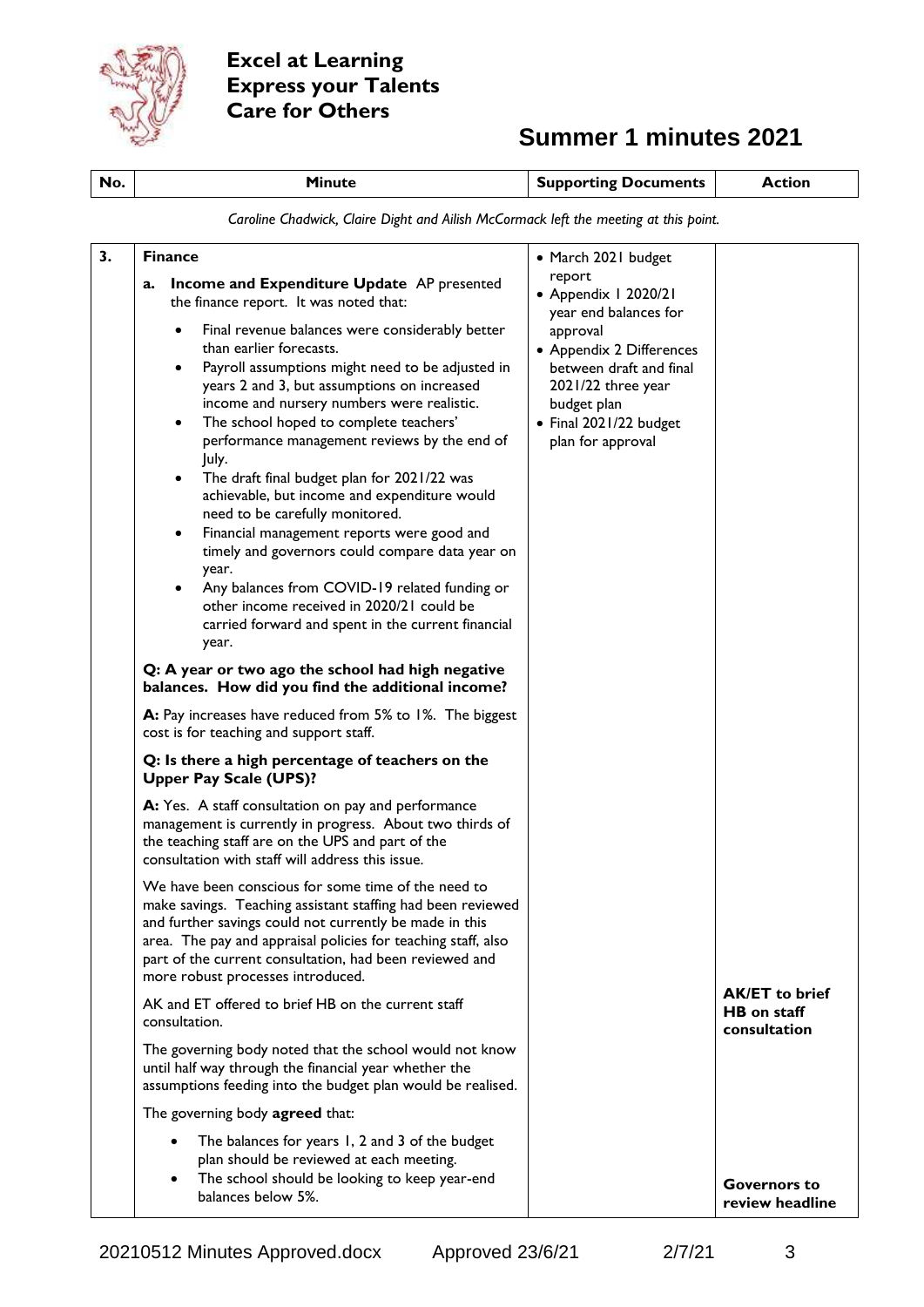

| No. | <b>Minute</b>                                                                                                                                                                                                                                                                                                                                                                                                                                                                                                                                                                                                                                                                                                                                                                                                                                                                             | <b>Supporting Documents</b>                   | <b>Action</b>                                                                                                                                 |
|-----|-------------------------------------------------------------------------------------------------------------------------------------------------------------------------------------------------------------------------------------------------------------------------------------------------------------------------------------------------------------------------------------------------------------------------------------------------------------------------------------------------------------------------------------------------------------------------------------------------------------------------------------------------------------------------------------------------------------------------------------------------------------------------------------------------------------------------------------------------------------------------------------------|-----------------------------------------------|-----------------------------------------------------------------------------------------------------------------------------------------------|
|     | It might be possible to make less severe savings in<br>$\bullet$<br>some resource areas than currently planned,<br>although the school should try to avoid a<br>pendulum effect by looking too closely at year 3 of<br>the plan.<br>A proposal on a revised governing body structure<br>and terms of reference should be brought to the<br>next meeting of the governing body, with a view<br>to strengthening governors' monitoring of finances<br>and reducing overlap of roles. See also Minute 5a.                                                                                                                                                                                                                                                                                                                                                                                    |                                               | three-year<br>balances at each<br><b>GB</b> meeting<br><b>MD/JF</b> to present<br>proposal for<br>revised GB<br>structure to GB<br>on 23/6/21 |
| 4.  | Leadership and Management (L&M)                                                                                                                                                                                                                                                                                                                                                                                                                                                                                                                                                                                                                                                                                                                                                                                                                                                           |                                               |                                                                                                                                               |
|     | L&M Update The L&M Report was received.<br>a.<br>Arising from the report:<br>Road Map to Recovery and Re-opening AK                                                                                                                                                                                                                                                                                                                                                                                                                                                                                                                                                                                                                                                                                                                                                                       | • Leadership and<br>Management Report<br>(AK) |                                                                                                                                               |
|     | expressed appreciation of the resilience shown by staff<br>and reported on staff changes. AK stated that:<br>BO was continually updating the road map.<br>٠<br>At the next meeting there would be a report on<br>$\bullet$<br>progress of different groups, particularly those in<br>the Catch-up group (SDP Priority 3).<br>The school had received nearly £50,000 Catch-up<br>$\bullet$<br>funding and would report on how this was being<br>spent and its impact.<br>The school was seeing a divide between vulnerable<br>and other pupil groups.<br>There was a need to improve the quality of the<br>curriculum.<br>Q: What provision does the school have for mental<br>health?<br>A: We have had ELSAs (Emotional Literacy Support<br>Assistants) for some time and Amy Gray, Welfare Officer,<br>is giving additional support. We will need to review<br>provision for September. |                                               | AK to report to<br>GB on 23/6/21 on<br>Catch-up priority<br>in the light of<br>recent<br>government<br>announcements                          |
|     | Q: What is the impact on staffing of the increase in<br>child protection and safeguarding issues? How is it<br>affecting workload?                                                                                                                                                                                                                                                                                                                                                                                                                                                                                                                                                                                                                                                                                                                                                        |                                               |                                                                                                                                               |
|     | A: The opportunity in the autumn term to review<br>provision led to a more resilient structure, with AK as the<br>DSL (Designated Safeguarding Lead) and three deputy DSLs<br>- BO, Kate Gauvain (SENCo and Assistant Headteacher)<br>and Amy Gray. We have fortnightly meetings and the<br>workload is shared. However, the increased caseload<br>takes too much time from AK, BO and KG, and AG is<br>taking a fair share $-$ we currently need to look for<br>additional capacity for day to day safeguarding.                                                                                                                                                                                                                                                                                                                                                                         |                                               |                                                                                                                                               |
|     | Q: What level of increase are you thinking of?                                                                                                                                                                                                                                                                                                                                                                                                                                                                                                                                                                                                                                                                                                                                                                                                                                            |                                               |                                                                                                                                               |
|     | A: We will need to evaluate that over the next few weeks.                                                                                                                                                                                                                                                                                                                                                                                                                                                                                                                                                                                                                                                                                                                                                                                                                                 |                                               |                                                                                                                                               |
|     | Q: How many children are involved?                                                                                                                                                                                                                                                                                                                                                                                                                                                                                                                                                                                                                                                                                                                                                                                                                                                        |                                               |                                                                                                                                               |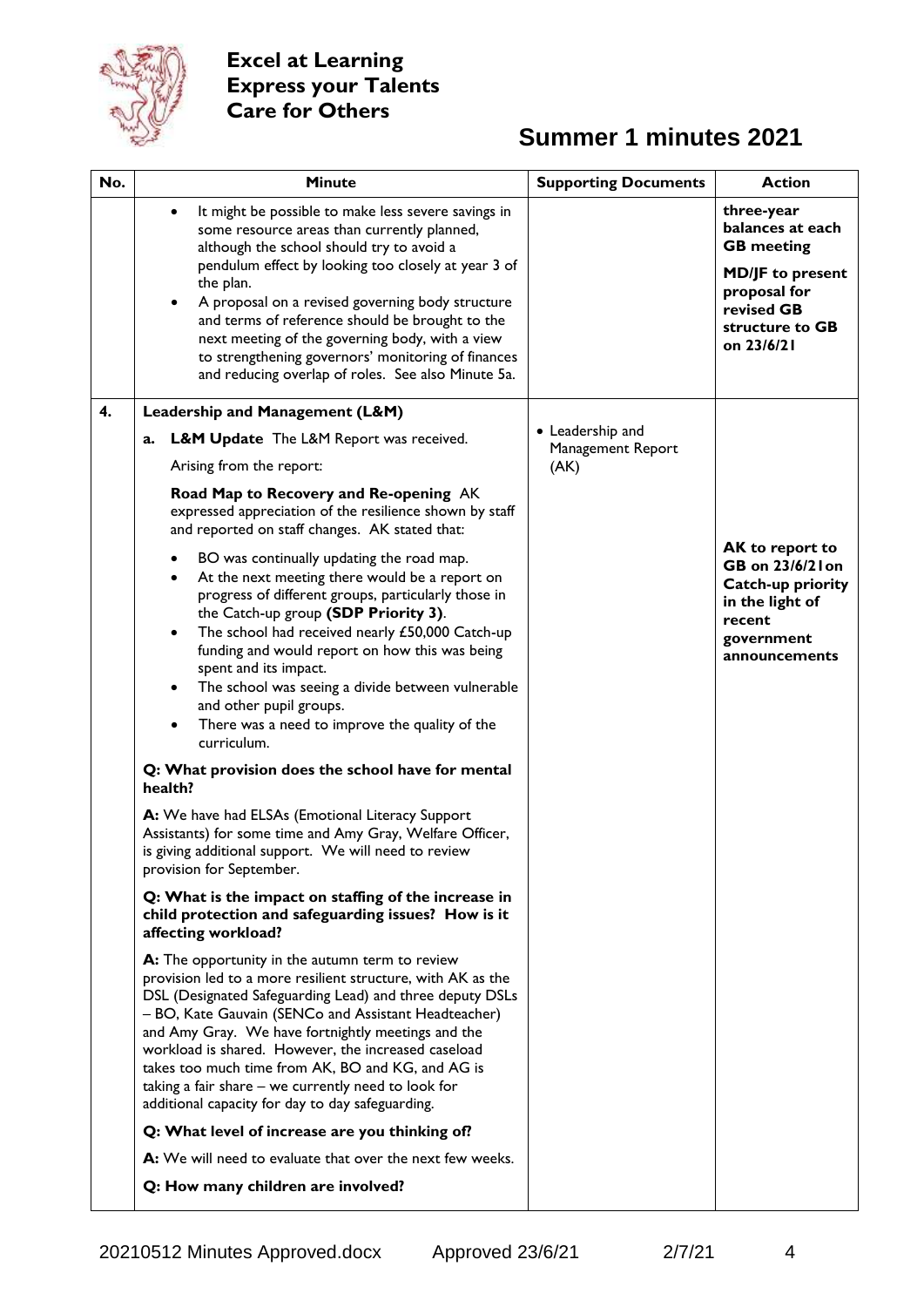

| No. | <b>Minute</b>                                                                                                                                                                                                                                                                                                                                                                                                                                      | <b>Supporting Documents</b>                               | <b>Action</b>                                                                                     |
|-----|----------------------------------------------------------------------------------------------------------------------------------------------------------------------------------------------------------------------------------------------------------------------------------------------------------------------------------------------------------------------------------------------------------------------------------------------------|-----------------------------------------------------------|---------------------------------------------------------------------------------------------------|
|     | A: The L&M report shows there are four Children in Need<br>and four Child Protection cases. Many cases are new so<br>are still going through the system. At the start of the year<br>we had one Child in Need and one Child Protection case.<br>Many of the cases take a lot of time and can impact on<br>other work.                                                                                                                              |                                                           |                                                                                                   |
| 5.  | <b>Governing Body</b>                                                                                                                                                                                                                                                                                                                                                                                                                              |                                                           |                                                                                                   |
|     | Chair's Update and GB Action Plan MD<br>a.<br>reported on action since the last meeting and future<br>plans:                                                                                                                                                                                                                                                                                                                                       |                                                           |                                                                                                   |
|     | He and JLt attended the staff consultation meeting.<br>The governing body would need to appoint a<br>$\bullet$<br>recruitment and selection panel in case of future                                                                                                                                                                                                                                                                                | • Report of the Clerk<br>• Governing Body year<br>planner | <b>GB</b> to appoint<br>recruitment and<br>selection panel                                        |
|     | staff movement.<br>JF was working on a new committee structure,<br>with a view to a proposal being put to the next<br>meeting of the governing body. See also Minute 3.<br>MD was planning to review governor<br>٠                                                                                                                                                                                                                                 |                                                           | <b>MD/JF</b> to present<br>proposal for<br>revised GB<br>structure to GB<br>on 23/6/21            |
|     | communication systems - while GovernorHub<br>was effective, AfC's preference for governors to<br>use lgfl staff mail, which did not have an email alert<br>system, was not conducive to effective<br>communication.                                                                                                                                                                                                                                | • Minutes of meetings on<br>24/3/21                       | <b>MD/JF</b> to review<br>governor<br>communication<br>systems                                    |
|     | b. Clerk's Update The report of the clerk was<br>received. Arising from the report MD stated that all<br>governors should consider attending Safer Recruitment<br>training on 21&28/6/21.                                                                                                                                                                                                                                                          |                                                           | <b>Governors to</b><br>consider<br>attending Safer<br><b>Recruitment</b><br>training              |
|     | c. Governing Body Year Planner The updated<br>governing body year planner was received.                                                                                                                                                                                                                                                                                                                                                            |                                                           |                                                                                                   |
|     | d. Governors' Day - 9/6/21 MD stated that the<br>governors' day would focus on re-establishing links<br>between governors and staff. (Post-meeting note:<br>The governors' day has been postponed to a<br>date to be agreed in September 2021.)                                                                                                                                                                                                    |                                                           |                                                                                                   |
|     | <b>ICFP Training</b> A question was raised as to whether<br>e.<br>ICFP training previously being considered for<br>governors and SLT (Senior Leadership Team), Steve<br>Llewellyn, Sarah Fleming and Mei-Ling Kan, could be<br>expected at the Summer 2 meeting. It was noted that<br>MLK had recently been picking up work on the ICFP<br>and that a meeting had been arranged with SL, MLK,<br>Lisa Crawley, BO and AK for 17/5/21. It was noted |                                                           | <b>ET</b> to consider<br>joining meeting<br>on 17/5/21<br><b>Governors to</b>                     |
|     | that training would need to wait until after the staff<br>consultation and the governing body structure review.<br>AK invited ET to join the meeting on 17/5/21 to look<br>at the mechanics of making it clear to SL what was                                                                                                                                                                                                                      |                                                           | review training<br>needs following<br>approval of<br>structure review<br><b>GB</b> to elect chair |
|     | wanted from him to help governors to understand<br>what they needed to know.                                                                                                                                                                                                                                                                                                                                                                       |                                                           | and vice-chair for<br>2021/22 on                                                                  |
|     | <b>Chair and Vice-chair</b> It was noted that the chair<br>f.<br>and vice-chair terms of office ended at the end of the<br>academic year. When asked what would happen next,                                                                                                                                                                                                                                                                       |                                                           | 23/6/21<br><b>BH/MD</b> to                                                                        |